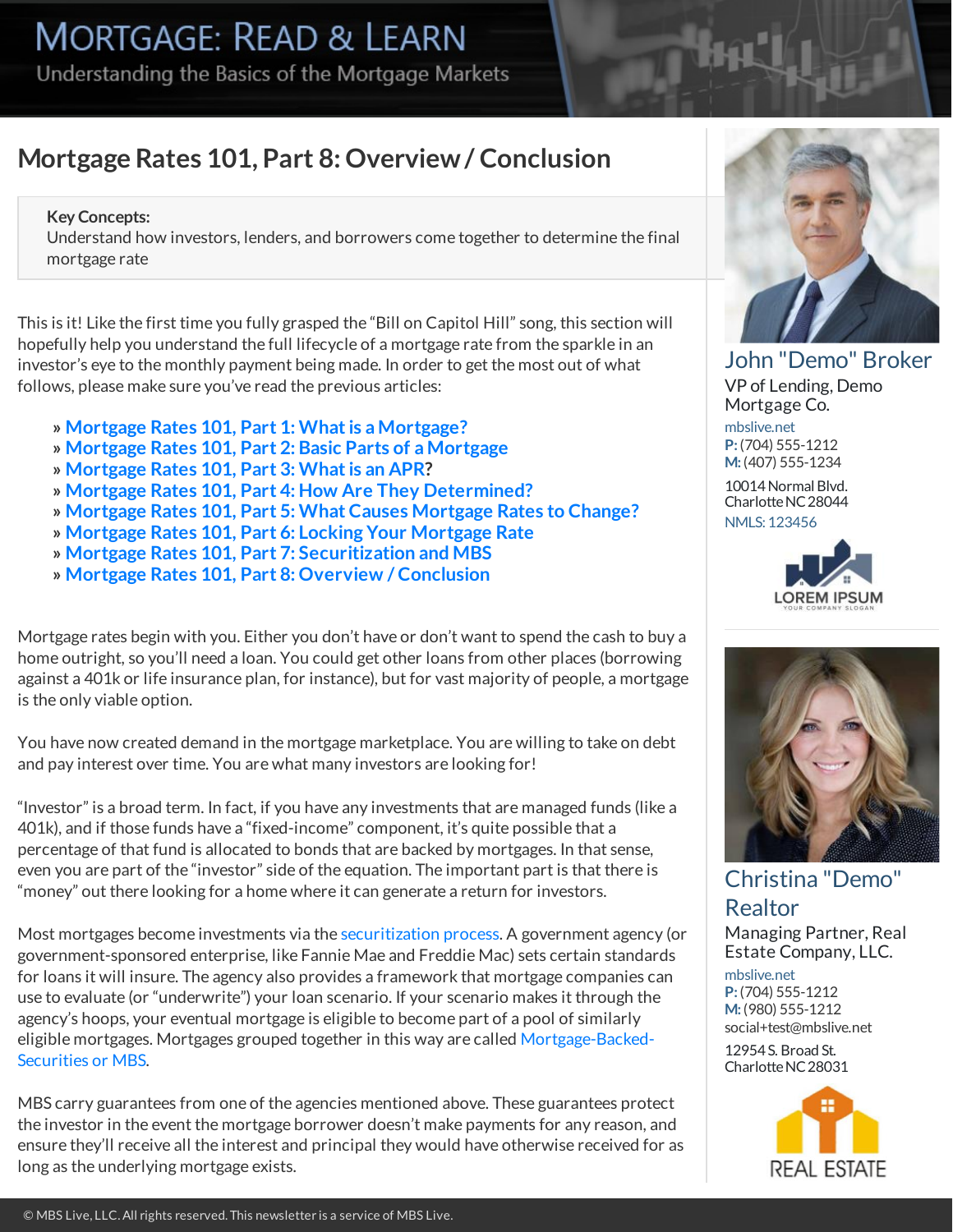#### **A tomato soup analogy:**

It takes more than 50 independent commercial tomato growers to fuel operations for Campbell's main processing facility (which handles soup, pasta sauce, and V8, among other tomato-based products). Different tomatoes from different farms will ultimately end up mixed together and packed into the same product, provided theymeet the standards of Campbell's as well asthe FDA. The price atwhich growers arewilling to sell has an impact on what Campbell's paysfor the tomatoes. The level of demand on the tomato soup aisle is also <sup>a</sup> factor.

In this analogy, <sup>a</sup> tomato would be an individual mortgage. A grower would be like amortgage lender who produces big groups of similar individual mortgages. If those tomatoes/mortgagesmeetcertain standards, they can be sold to someone like Campbell's or Heinz (analogous to a large mortgage investor like Wells Fargo or Chase). This business relationship creates a wholesale marketplace for "large quantities of a certain product that meets certain standards." The big players expect <sup>a</sup> few tomatoes/loans will be better or worse than the others, but because such large quantities are mixed together, the final product remains very consistent and predictable. If several of the tomato plants from a farm that sells to Campbell's had really awful-tasting tomatoes, you would never know it by the time it gets to your table.

Whether we're talking about tomatoes or mortgage loans, the logic is the same. When we have a high number of individual units meeting the same standards--especially when those units are destined to bemixed together anyway--it's easy to establish a standard price at any given time based on supply and demand. It's this price that has the most direct effect on what you'll pay for tomato soup and the interest rate you'll pay on your mortgage.

This"going rate" that big investors are paying for pools of mortgages(or in analogy terms, what Campbell's and Heinz are paying for a truckload of tomatoes) is quite simple the price of a certain category of mortgage-backed-securities. These are essentially bonds with either an explicit or implicit guarantee from the US government. That means MBS prices move up and down with a high degree of correlation to the price of other government bonds of similar lengths of time.

The catch is that the consumer mortgages underlying the mortgage securities can be paid off any time (selling, refinancing, foreclosure, short sale) so they provide less predictable cash flow for investors than US Treasuries which will keep paying the same amount throughout their lifespan. The implication isthat the average life-span of a pool of 30yr fixed mortgages ends up being in the neighborhood of 6-11 years depending on the real estate market and whether or not rates drop enough to cause a surge in refinancing.

Investors aren't willing to pay as much for loans with cash flow uncertainty. If I have \$100 dollarsto invest in Treasuries or MBS, I'm going to expect a slightly higher rate of return on the MBS, because if a fifth of the loansin that pool of MBS refi or sell, then I'm left collecting interest on only \$80 whereas if I'd bought the Treasuries, I could be assured of a lower rate of interest for the entire term.

This brings us to the first core concept of what drives mortgage rates: they tend to move a lot like US Treasuries of similar durations. What an investor loses in utter cash flow certainty, they gain in a higher rate of return. If that rate of return looks like a good deal compared to Treasuries, demand for MBS increases, and the effective rate of return falls. Vice versa if MBS returnslookweak compared to Treasuries.

While it varies over time, the gap between a 10yr US Treasury yield and the average top-tier 30yr fixed mortgage rate quote has maintained a range of 1.55-2.0% since September 2012. More than any other factor, this is the foundation of the first several percentage points of any mortgage interest rate (in other words, take the 10yr Treasury yield and add 1.5-2%). That's it. That's the baseline. From there, it's really just fine-tuning based on variables pertaining to you and your lender.

Lenders vary somewhat with respect to what they can/will offer in terms of rates. This can be affected by profit margins, number of employees, advertising/legal costs, and other factors that affect overall efficiency. A lower rate isn't necessarily a better deal if there's a higher risk that something unexpected happens during the course of your transaction. Plenty of mortgage-seekers have had amazing experiences paying a rock bottom rate to a highly efficient operation without getting a ton of one-on-one timewith their loan officer. Plenty have had amazing experiences paying higher rates because it afforded a higher level of customer service. To be sure, some companies are just better than others, as they represent a sweet spot that balances the many factors driving the final cost of the loan. It's equally true that some loan officers are better than others even inside the same company.